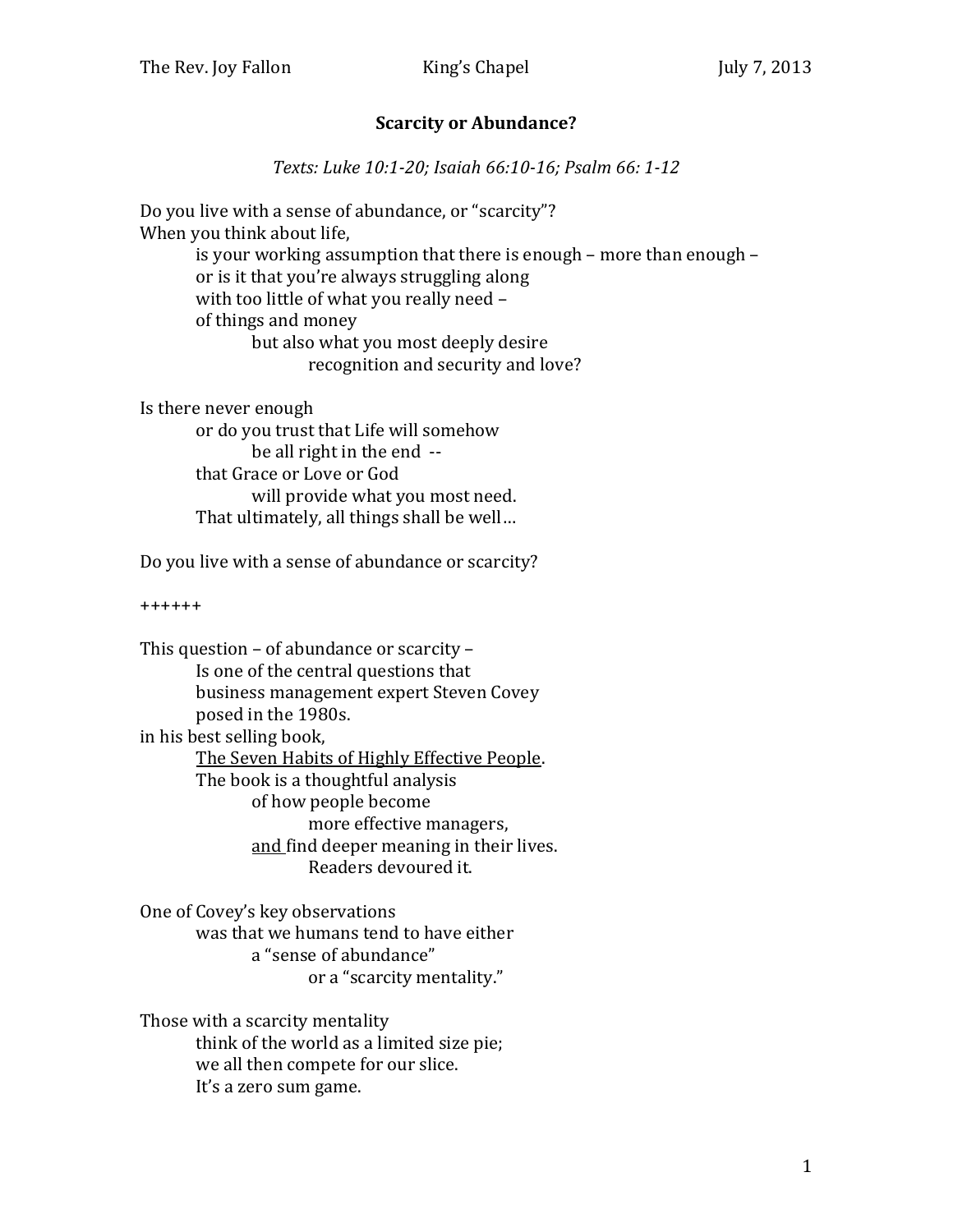If your slice is bigger, mine will be smaller. We compete for material goods but also for intangibles, like prestige or credit. At work, for example, Those who tend have a scarcity mentality, assume that when someone else get credit, they lose. As a result, those with a scarcity mentality have a hard time genuinely rejoicing when others do well. In order to protect themselves. they secretly hope that others will fail, The alternative, says Covey, is living from a sense of "abundance." Managers with an abundance mentality believe the pie can grow, they see possibilities beyond what is, they encourage workers to fully use their talents to explore fresh options, and they rejoice when others succeed.

Your success does not mean my demise. There is room for everyone, with credit enough to share. We can reach for win/win. Managers who live with an "abundance mentality," said Covey, are generous with praise, and their people have greater productivity.

Covey considered the cultivation of an "abundance mentality" central to business success, and to fulfilling relationships among family and friends.

When we live less from fear, and more imbued with what is possible, we flourish.

## +++++

Abundance is the watchword in all of our scriptures today, also.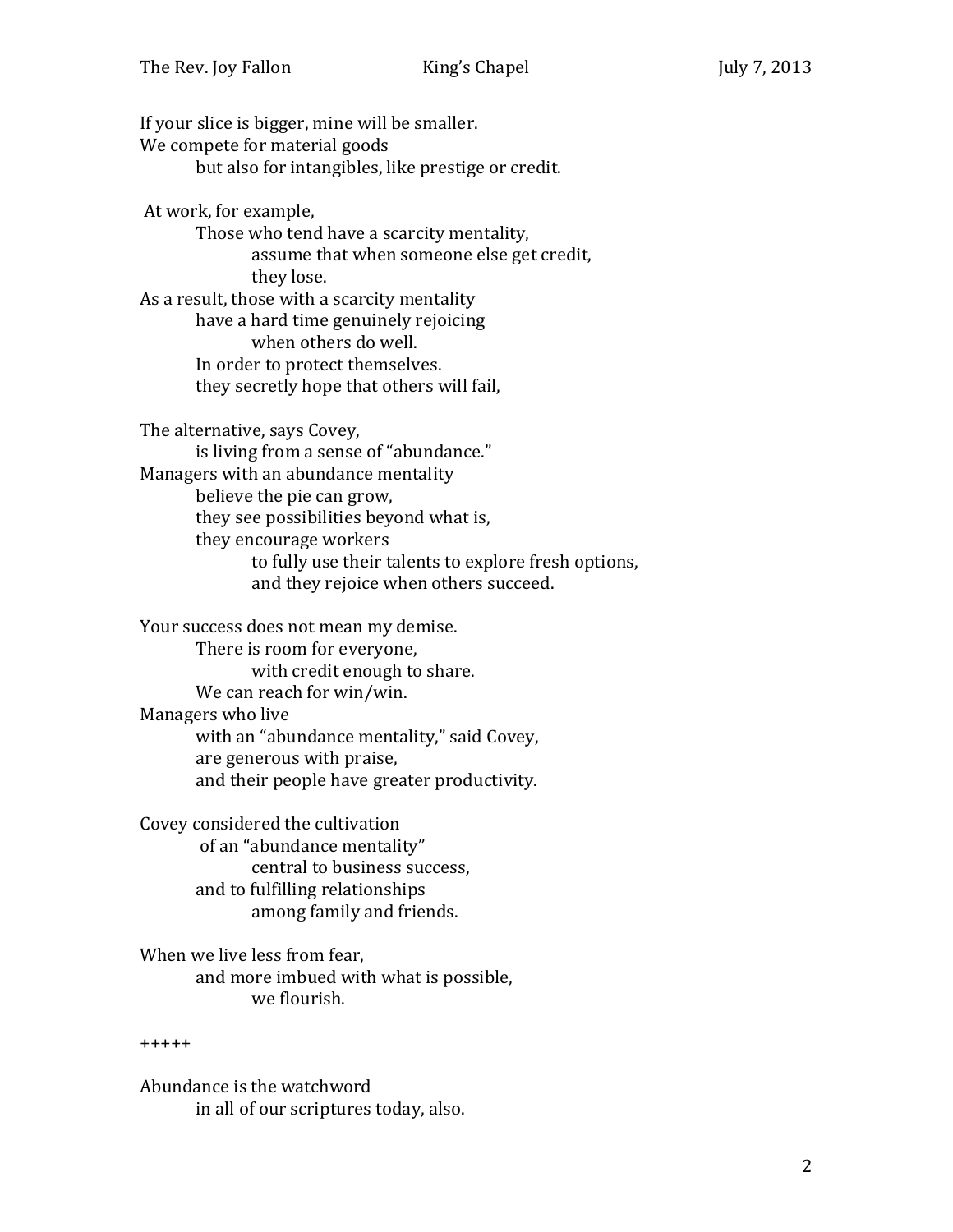It's layered through every one of our Bible readings. Again and again comes the message: live with a sense of abundance and hope; it makes all the difference. In Luke's story, suddenly Jesus is no longer going out from town to town by himself, or even with that initial group of 12 disciples. Now "seventy others," more followers, are being sent out by Jesus "in pairs" going "to every town and place where [Jesus] himself intended to go." It's nearing the end of Jesus' own ministry, he's headed towards Jerusalem, but that does not mean the end of his story.. Instead, he'll send 70 others. The road won't be easy– this is no fairytale. Jesus acknowledges that the 70 will go out "like sheep among wolves." Some listeners will reject them. They'll feel as if they've had to walk over hot coals or fight with snakes. Already in some towns where Jesus has spent lots of time, like Capernaum, there have been people who've seen abundantly the power of love to heal, but they've still chosen to focus only on their scarcity, on what they're convinced they still need and don't have. "Woe to them," Jesus says, meaning "I have such great sorrow for them." Not because God judges them – God only wishes fullness for everyone. But grief because these who have seen abundant love have condemned themselves to see life through only the lens of scarcity. Yes, our lives are not fairytales. Yes, there are hardships. But these are never the end of the story. So the 70 gather their courage and go out, and find – to their own astonishment – that they can feed the hungry of soul,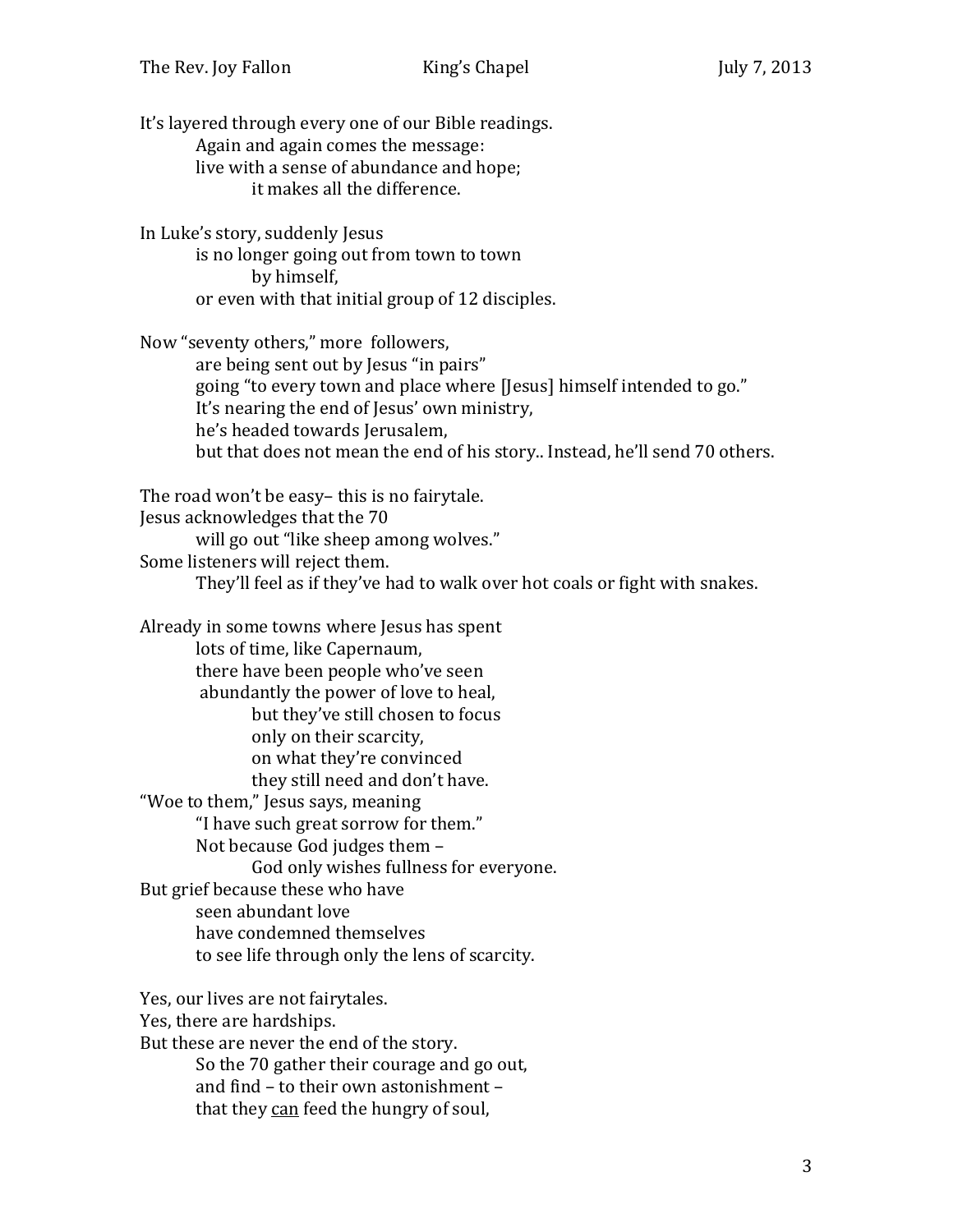bring peace where there was heartache, provide healing words and hope. It works! The 70 come back rejoicing. "The harvest is plentiful."

Where we could reasonably anticipate a tale ebbing to its sad conclusion – Jesus realizing he'll never make it to all the towns he's hoped – instead there is an abundance – a seventy fold increase of those sharing the good news, and an abundance of those receiving it.

+++++

In today's Psalm we also read of the abundance of God's many gifts to us. "Come and see," we said, "what God has done, how awesome his works on our behalf… He has preserved our lives and kept our feet from slipping." Verse 11 says, "we went through fire and water, but you brought us to a place of abundance."

And in the Old Testament, the ancient prophet Isaiah writes to the people of Israel at their low point, their time of deep discouragement, as they languish in Babylon in exile, rousted by invaders from their beloved home in Jerusalem, their capital, where their holy temple had stood, now just a ruin of stones.

And the people of Israel hear these words of abundant comfort:

*Rejoice with Jerusalem, and be glad for her, all you who love her, …all you who mourn over her. For you will nurse and be satisfied at her comforting breasts; you will drink deeply*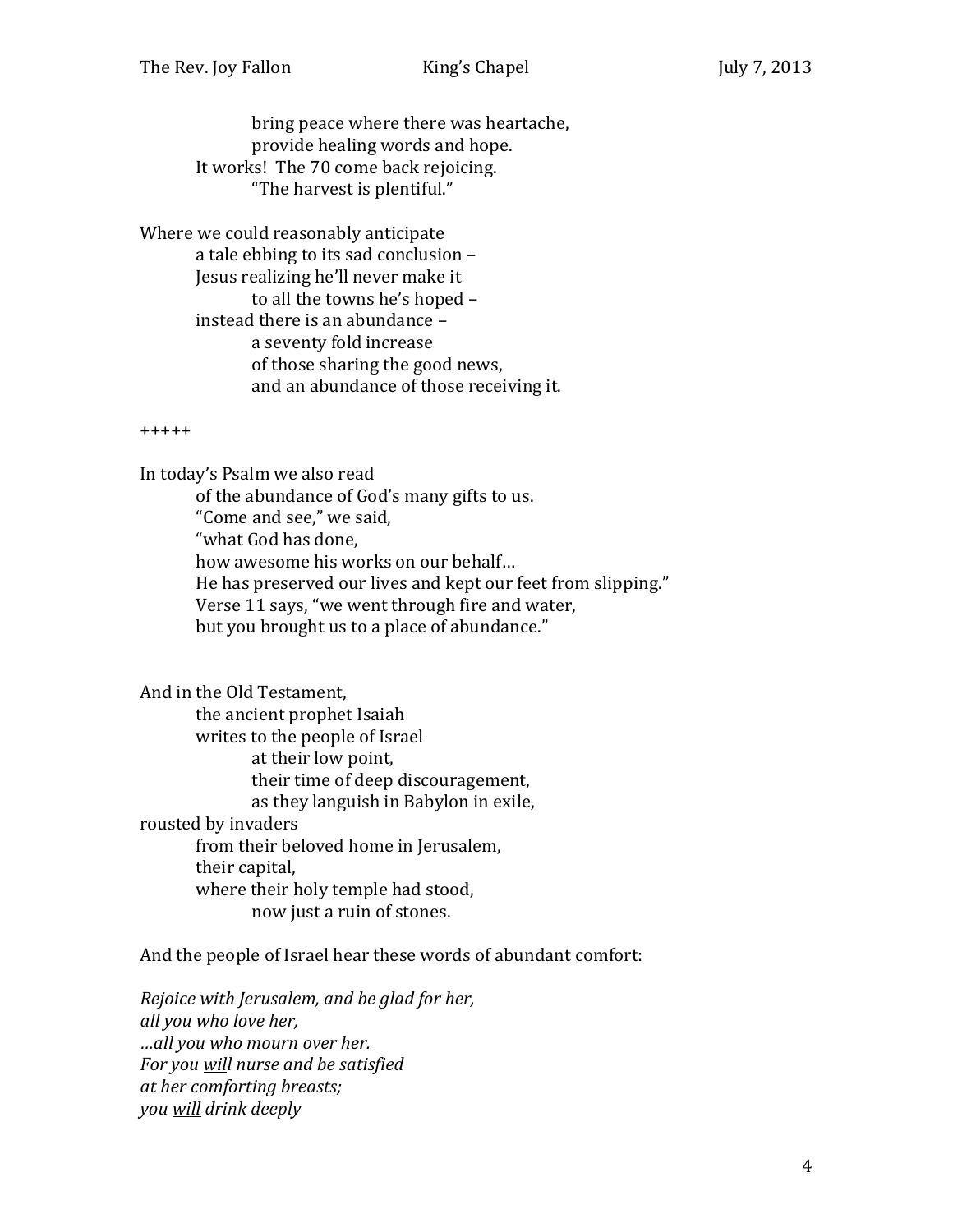*and delight in her overflowing abundance. For this is what the Lord says: "I will extend peace to Jerusalem like a river, and the wealth of nations like a flooding stream; you will nurse and be carried on her arm and dandled on her knees. As a mother comforts her child, so I will comfort you… you will flourish like grass…."*

Abundance ahead for Jerusalem, when it seemed to lie in ruins. A God who will comfort us, as a mother comforts her child, and feeds the little one, nursing of the mother's abundance.

+++++

For a few days this past week,

I was on Cape Cod,

relishing a fresh sense of God's abundance. Bob and I kayaked on the morning of July 4th,

timing our trip so we'd be out at high tide, when the water is plentiful in the marshes. And what a difference there was, if the water was running deep and strong in the channels among the marsh grasses, or if, as the tide washed back out to sea, we were dipping our paddles in only small shallow puddles, barely skimming the sand below, the once abundant marsh waters swiftly becoming tidal flats.

So imagine in the hot, barren lands of the Middle East, amidst all their sand, where water is scarce, what Isaiah's words conveyed to that parched people, so thirsty for water.

For them to hear that their beloved Jerusalem would receive peace flowing as bountifully as a river, that it would again have wealth as abundant as a stream that rises beyond its banks to flood and leave behind rich nutrients,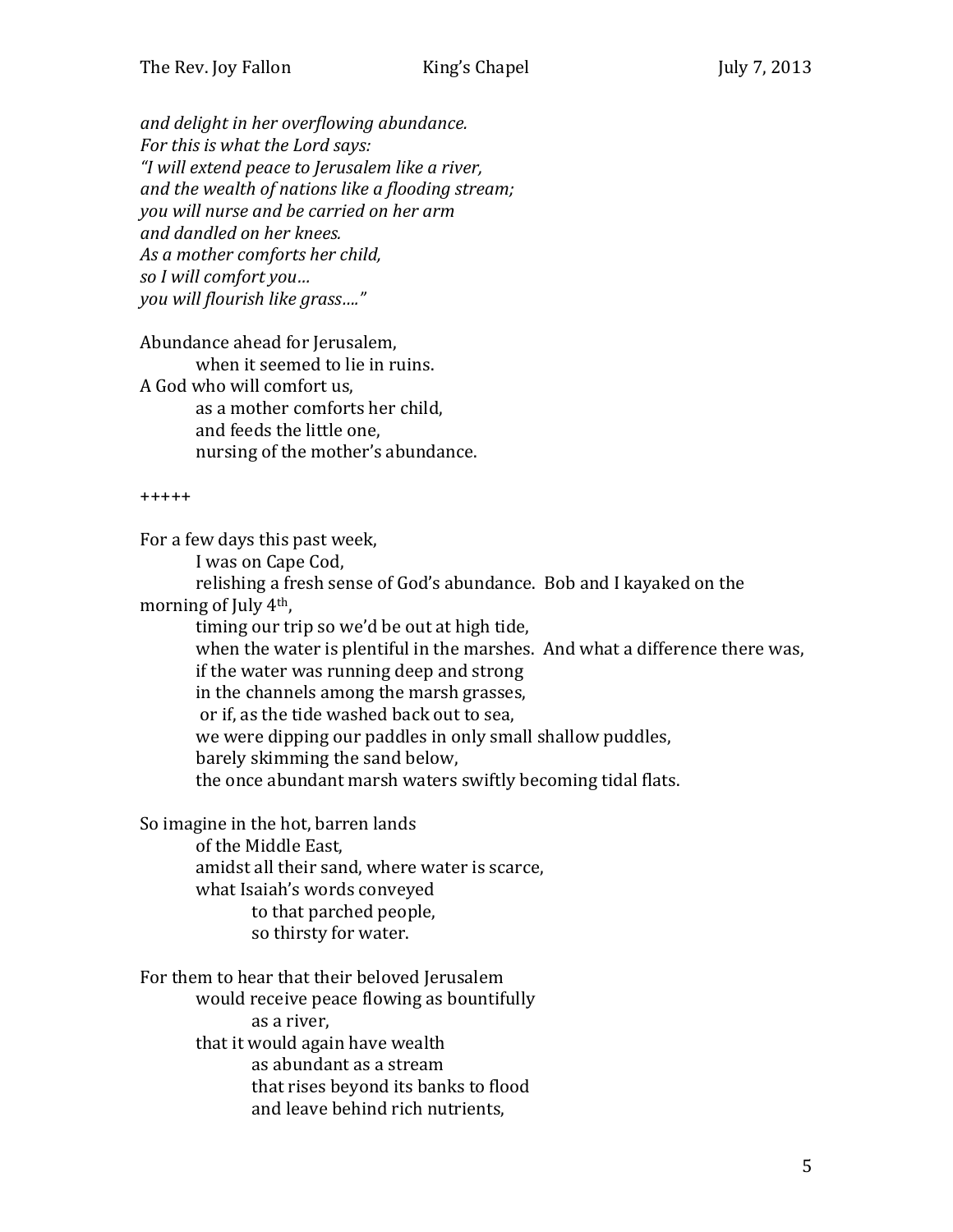so their sand becomes soil, so grasses can flourish, rather than wither in drought under the heat of day.

Imagine, in a land of dire poverty, where weak mothers starve to feed their children, with babies who rarely live past infancy, how marvelous it would be, as a mother, to be able to supply your ravenous crying child with overflowing milk, that the babe may drink deeply, and be comforted. Imagine, a mother so overjoyed to be strong enough to carry the baby in her arms, to dandle him on her knees, playfully and with delight. Powerful abundance, rather than scarcity!

That is what I plan for you, says God. That I hold you, like a precious child, and dandle you on my knee. That you eat until you are satisfied. That you drink until you have no more thirst. My abundance, given for you.

Abundance, not as a path that's always easy. But abundance despite hardship. Exodus after slavery. Return, after exile. Harvest, after drought. A message received, after sometimes being rejected. Sheep sent among wolves, but love victorious in the end. An abundance from trusting, it will be all right, and going forth in that trust.

+++++

What does abundance feel like to you?

Have there been times when you have feasted on abundant food, so plentiful that you could not believe it? Do you recall the tastes and scents, the joy of knowing there as more than enough, all around you?

For me the early memories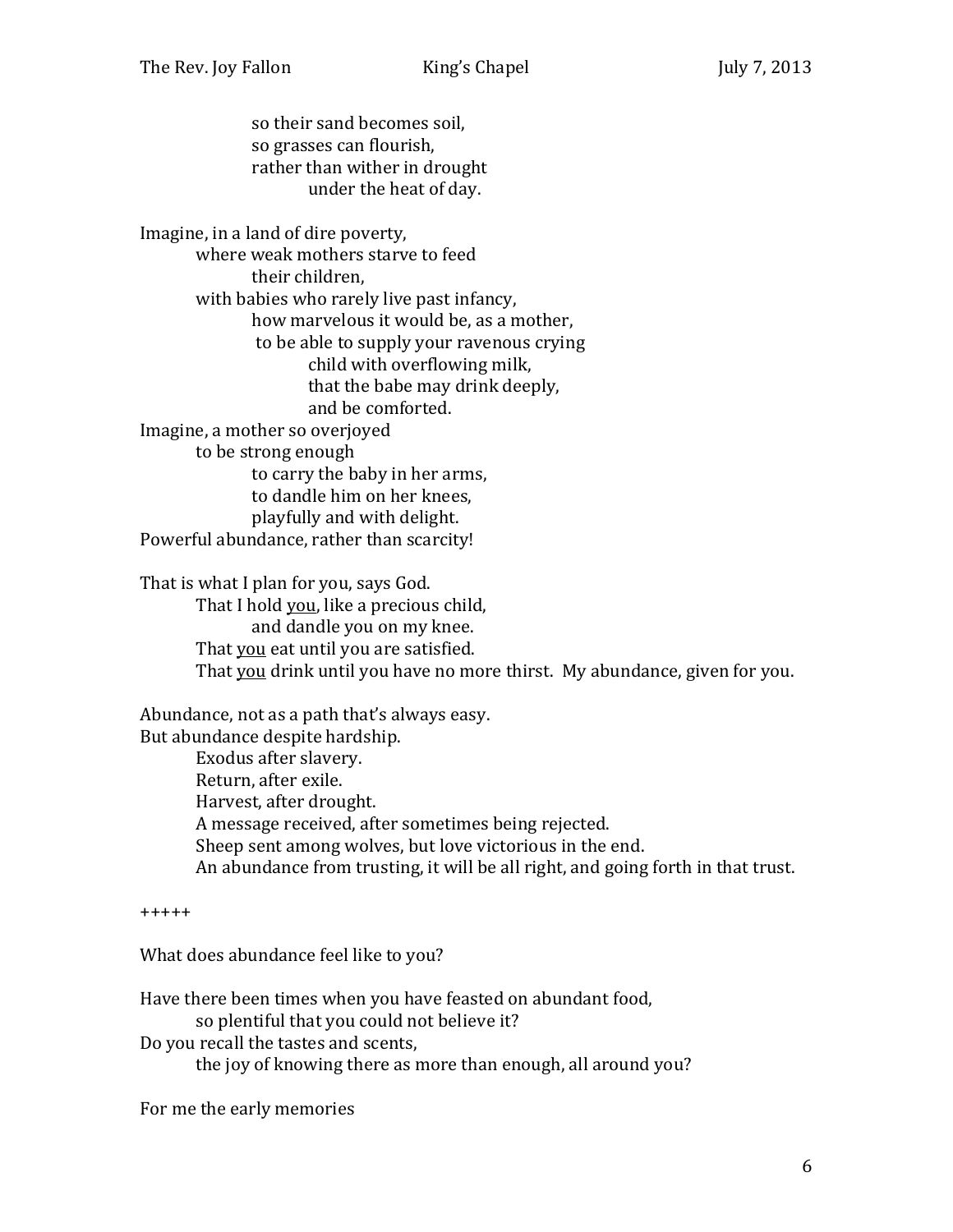I have of an abundant meal are breakfasts at my grandmother's home in Evanston, Illinois. We grandchildren would arise and make our way down the big staircase to the dining room, where the table would be set and waiting for all of our cousins, aunts and uncles.

There were little glasses of orange juice

–not plastic cups, but real glass, with small flowers etched on them.

There were slices of cantaloupe or little bowls of sliced bananas or strawberries.

We were offered cold cereal or oatmeal – always there was oatmeal – and delicious coffee cake warm from the oven.

We had real milk to pour on the cereal, a wonder for me. At home, to save money, my family always used powdered milk – skim and thin and sometimes not yet chilled when we received it. But at my grandmother's home, there was cold whole milk, delivered to her door each day in large glass half gallons,

kept cool in the insulated box outside her back door. Beads of water perspired on the milk bottles, testifying to the coolness. And to me, it tasted like cream. I was in heaven.

But part of the abundance of those breakfasts had nothing to do with what we were eating – though that was delicious.

There was an abundance because of all the extended family members who gathered around the table, a growing throng as the morning wore on and more people emerged from their bedrooms. By being invited to that table, for a week every year in the summer, I got a sense of being part of a larger family. I lingered as the grownups did, over their coffee, and heard their stories of how their years had been and what they hoped the future might hold.

I learned about my roots,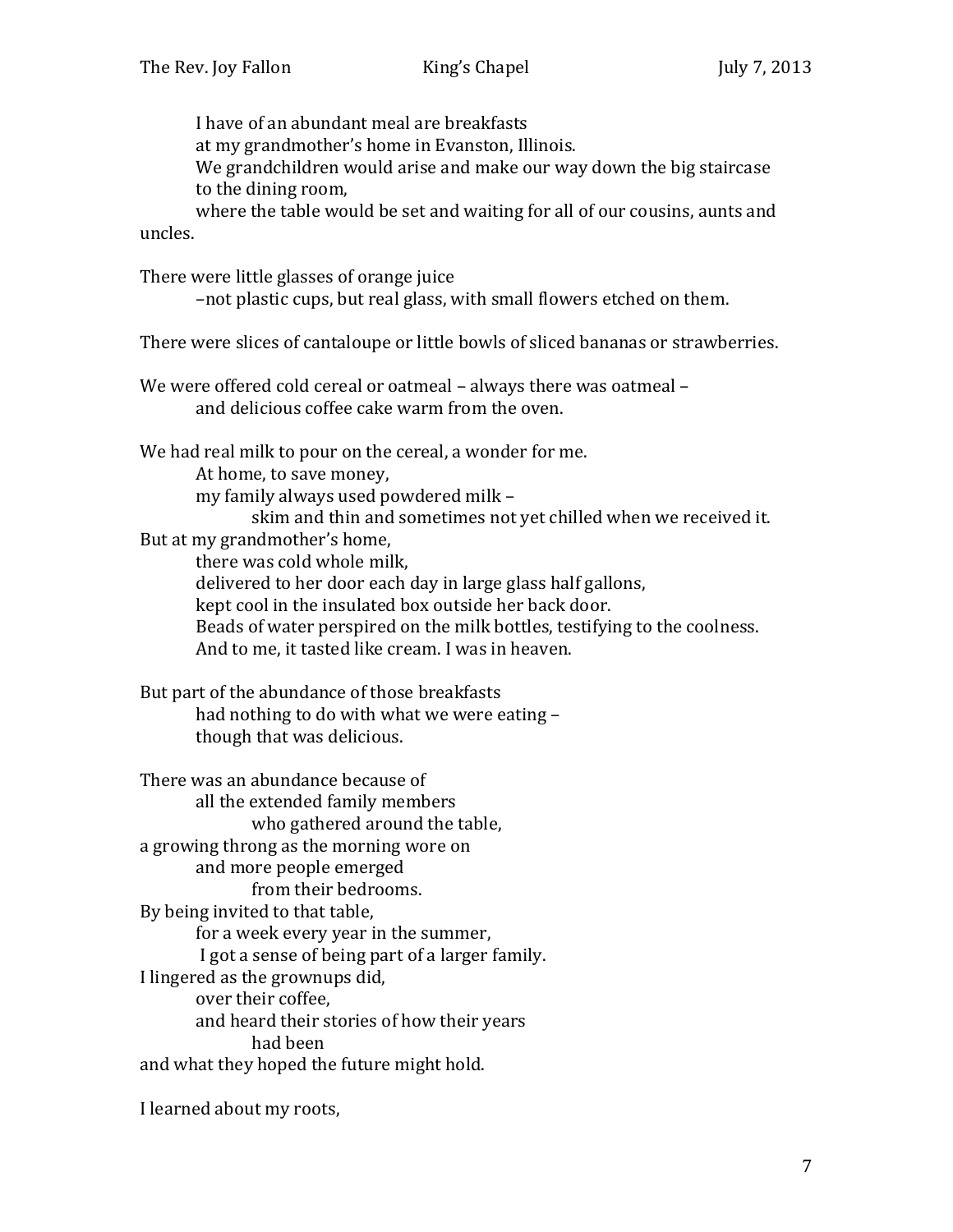deep in the Iowa farm soil or Tennessee hills. I gained a sense of who I was or could be, from those long, sumptuous breakfasts.

Where have you glimpsed abundance?

+++++

Sometimes, memories of family gathered around the table are more painful than joyous; we shudder at the recollections, and our adult journey is learning to create new tables around which we can gather – to find new family of our own making, perhaps even here in this church. At some family tables we've been programmed towards a scarcity mentality, because we had to fight and scrap for each moment of attention, or just to be left alone.

All of us need a place at the table. God's intent is to provide it. For every single one of us. To invite us all to the feast. To provide for us an abundant love, so we can begin to trust that there will be enough. Not only for us, but for all.

## +++++

Jesus, throughout his ministry, was always reaching out to people who were thought to be beyond some line – Jesus ignored the lines and included everyone. He spent time with foreigners when "good" Jews stuck to themselves; Jesus spent time with women, when pious men stayed away; Jesus sought out his religious rivals and the ostensible enemies of the Jews – the Samaritans; Jesus laid his hands on many who were tainted, and would render him impure –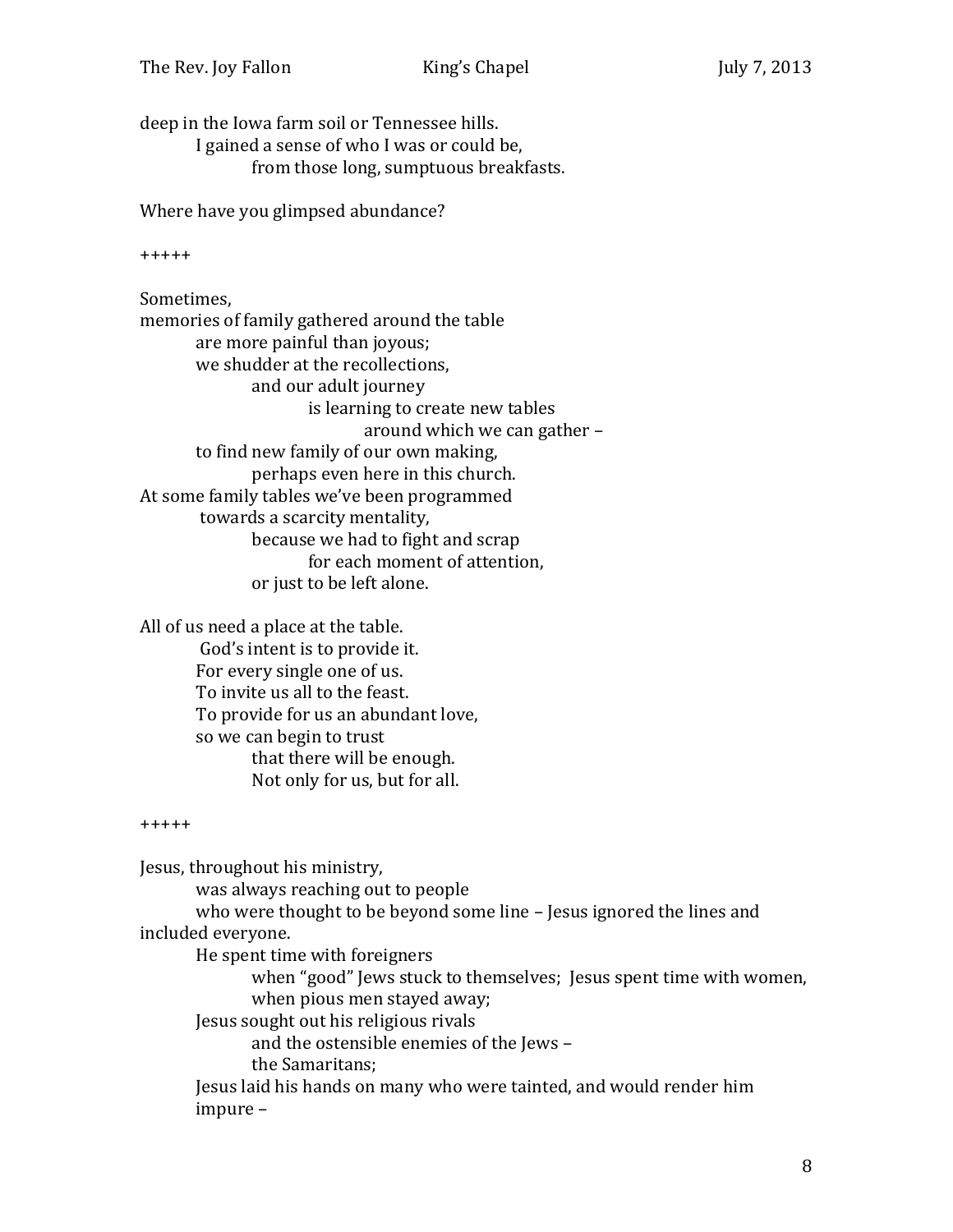Jesus touched dead people, bleeding women, and lepers.

And that's not all. Jesus ate with everyone, and he ate a lot – dinners were a favorite time for him to sit and learn and teach, maybe not so different from my grandmother's breakfast table, where I sat and learned and was taught, as the meal was shared. Jesus ate with religious dignitaries, and with hated tax collectors. He ate inside Peter's house, served by Peter's mother, and he offered bread and fish to gatherings of 5000 on a hillside. Jesus feasted and drank at the wedding in Cana, and he told parables about great feasts and bountiful harvests.

## +++++

It is for this reason – this constant lesson of abundant meals – that here at King's Chapel we offer communion fully and freely, with no exceptions. Communion is Jesus' Supper, modeled on his Last supper, and Jesus invites everyone.

Some religious traditions require people to believe a certain way first; or purify themselves by fasting or confessing; or bar the door to whole groups of people because of their past, even a broken marriage. But here we serve Jesus' feast to everybody, no questions asked. All of us are broken, and healing comes from being included again.

Some religions think that you can only have communion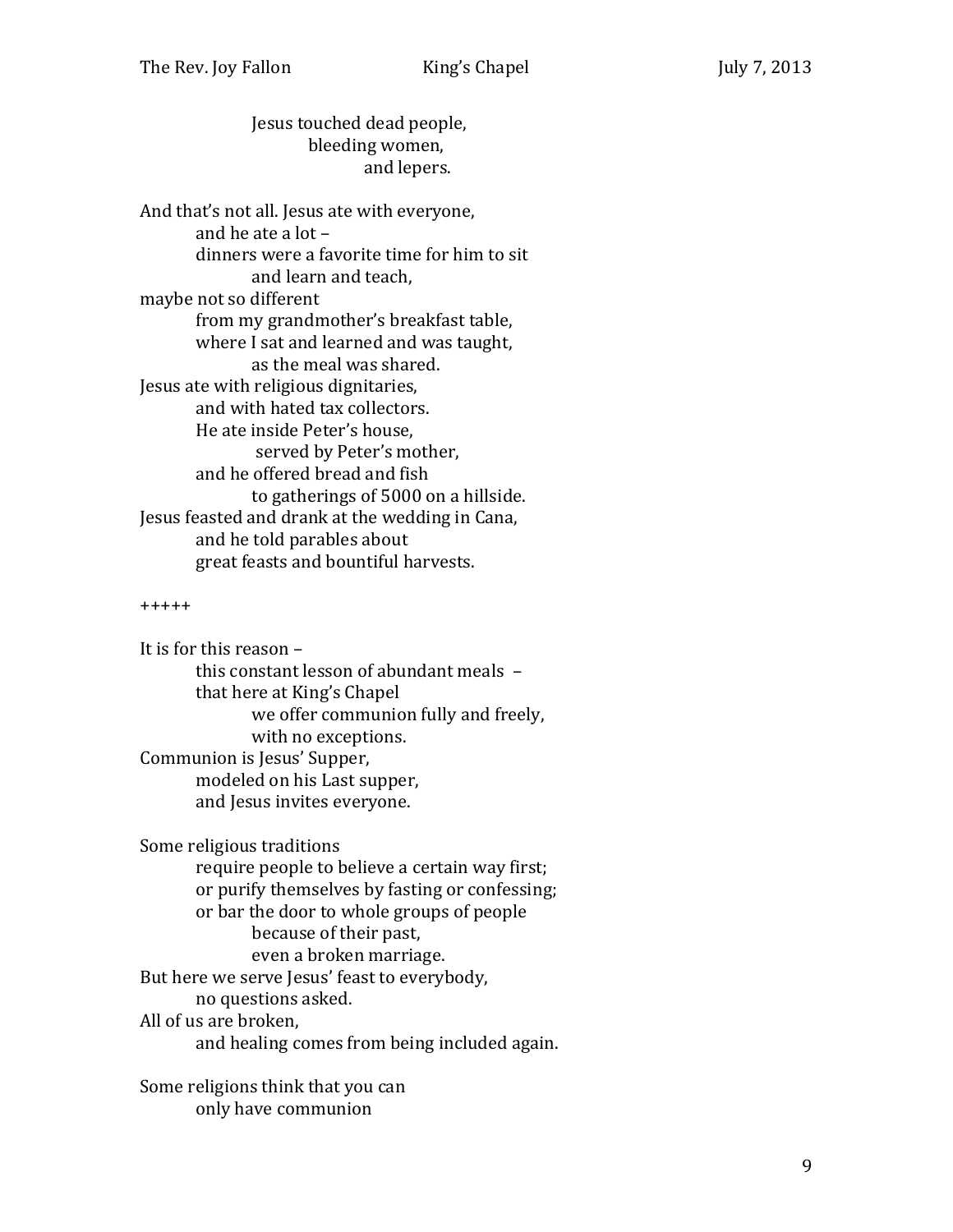after you understand what it's all about, after you've taken certain classes, or have reached a certain age, or professed certain words to show your understanding, but we let anyone of any age and any background receive communion. Most of us will never fully comprehend the abundance of this gift. It's beyond our human grasp.

So we come, like the first group who sat around a table with Jesus – the motley group of disciples who still hadn't understood what Jesus had been talking about for months, though they received his private tutoring; the disciples who still squabbled for power among themselves; the disciples who later that very night would snore when Jesus asked them to stay awake and keep him company; the disciples who would try to violently slash with swords at the Roman soldiers who came to arrest Jesus, despite all Jesus' words on peace; the disciples, who would run far away, to be out of earshot when the hammer rang out nailing Jesus to the cross.

This motley group – these failed disciples – were the ones to whom Jesus first served bread and wine, to whom he said, "Do this in remembrance of me." Gather together around a table like this, invite others to join you like this, share bread and drink wine like this, and remember me. Do this, and know I am still with you. Eat this bread, drink this wine, and know God's abundant love for you. Then take it to others, invite more to the feast, in all the towns and villages